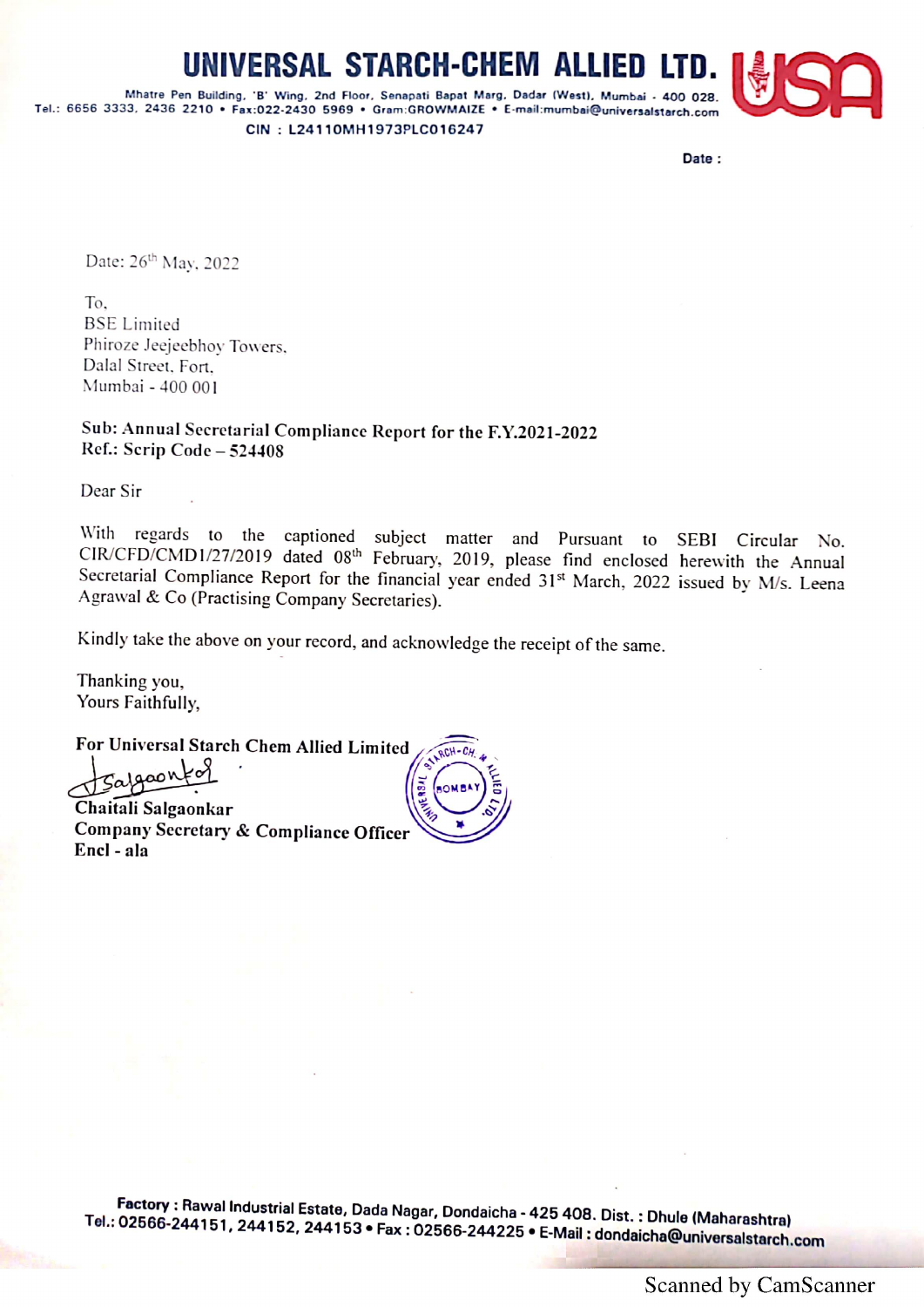## LEENA AGRAWAL & CO.<br>PRACTISING COMPANY SECRETARIES

Address: 204, Mhatre Pen Building , SenpatiBapat Marg, Dadar (w)-Mumbai<sup>a</sup>6 mail.com, Tel:243 1488 1/243 14882 400028Email:leenaagrawal06@g

## SECRETARIAL COMPLIANCE REPORT OF UNIVERSAL STARCH CHEM ALLIED LIMITED FOR THE FINANCIAL YEAR ENDED MARCH 31, 2022

[Pursuant to Circular CIR/CF D/CMD 1/27/2019 dated February 08. 201 9 for the purpose of compliance with Regulation 244 of SEBI (Listing Obligations and Disclosure Requirements) Regulations, 2015]

To.

Board of Directors, Universal Starch Chem Allied Limited CIN: L24110MH1973PLC016247 B Wing, 2<sup>nd</sup> Floor, Mhatre Pen Building, Senapati Bapat Marg, Dadar West, Mumbai 400028.

| Rakhi Agarwal , Company Secretary, partner in Leena Agrawal & CO. ,Practicing Company Secretaries, have examined:

- a) all the documents and records made available to us and explanation provided by Universal Starch Chem Allied Limited ("the listed entity"),
- b) the filings/ submissions made by the listed entity to the stock exchanges,
- c) website of the listed entity,
- d) any other' document/ filing, as may be relevant, which has been relied upon to make this certification,

For the year ended March 31, 2022 ("Review Period") in respect of compliance with the provisions of:

- a) The Securities and Exchange Board of India Act, 1992 ("SEBI Act") and the Regulations, circulars, guidelines issued there under; and
- b) The Securities Contracts (Regulation) Act, 1956 ("SCRA"), rules made there under and the Regulations, circulars, guidelines issued there under by the Securities and Exchange Board of India ("SEBI");

The specific Regulations, whose provisions and the circulars/ guidelines issued there under, have been examined, include: -

- a) Securities and Exchange Board of India (Listing Obligations and Disclosure Requirements) Regulations, 2015;
- b) Securities and Exchange Board of India (Issue of Capital and Disclosure Requirements) Regulations, 2018; - not applicable for the period under review
- c) Securities and Exchange Board of India (Substantial Acquisition of Shares and fakeo Regulations, 2011:
- d) Securities and Exchange Board of India (Buyback of Securities) Regulations, 2018;<br>- not applicable for the period under review
- uyback of Securities) Regulations, 2018;<br>re Based Employee Benefits) Regulations, 2014; e) Securities and Exchange Board of India (Share Based Employee Benefits) Regulations, 2014<br>- not applicable for the period under review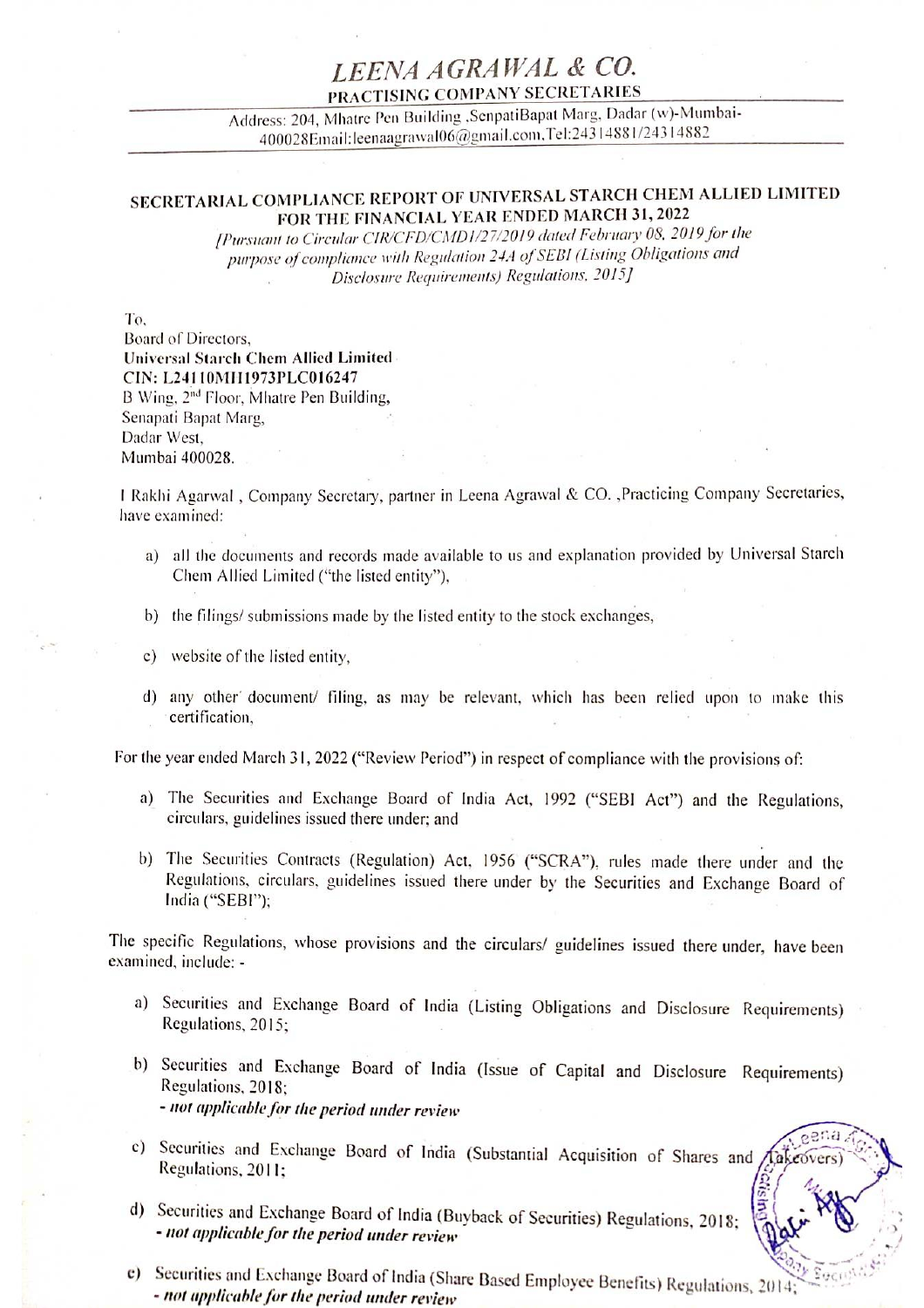- f) Securities and Exchange Board of India (Issue and Listing of Debt Securities) Regulations, 2008: - not applicable for the period under review
- 2) Securities and Exchange Board of India (Issue and Listing of Nonconvertible and Redeemable Preference Shares) Regulations, 2013; - not applicable for the period under review
- h) Securities and Exchange Board of India (Prohibition of Insider Trading) Regulations, 2015;
- i) SEBI (Depositories and Participants) Regulations, 2018 erstwhile SEBI (Depositories and Participants) Regulations, 1996;
- i) The provisions of the Securities and Exchange Board of India (Registrars to an Issue and Share Transfer Agents) Regulations, 1993:
- k) The provisions of Securities and Exchange Board of India (Delisting of Equity Shares) Regulations, 2009; - not applicable for the period under review f) Securities and Exchange Board of India (2008; - not applicable for the period under r<br>g) Securities and Exchange Board of India (Is:<br>Preference Shares) Regulations, 2013;<br>*- not applicable for the period under review*<br>

| Sr. No | Compliance Requirement<br>(Regulations/ circulars / guidelines)<br>including specific clause) | Deviations | Observations / Remarks of the<br>Practicing Company Secretary |
|--------|-----------------------------------------------------------------------------------------------|------------|---------------------------------------------------------------|
|        |                                                                                               | Nil        |                                                               |

- b) The listed entity has maintained proper records under the provisions of the above Regulations and circulars/ guidelines issued there under insofar as it appears from my/our examination of those records.
- c) The following are the details of actions taken against the listed entity/ its promoters/ directors' material subsidiaries either by SEBI or by Stock Exchanges (including under the Standard Operating Procedures issued by SEBI through various circulars) under the aforesaid Acts/ Regulations and circulars/ guidelines issued there under:

|                                   |                                                      | - погаррисате јог не региоа инаст себем<br>and based on the above examination, I hereby report that, during the Review Period:<br>guidelines issued there under, except in respect of matters specified below: |                |                                            | a) The listed entity has complied with the provisions of the above Regulations and circulars/                                                                                                                                                                                                                                                                                          |
|-----------------------------------|------------------------------------------------------|----------------------------------------------------------------------------------------------------------------------------------------------------------------------------------------------------------------|----------------|--------------------------------------------|----------------------------------------------------------------------------------------------------------------------------------------------------------------------------------------------------------------------------------------------------------------------------------------------------------------------------------------------------------------------------------------|
| Sr. No                            | Compliance Requirement<br>including specific clause) | (Regulations/ circulars / guidelines                                                                                                                                                                           |                | Deviations                                 | Observations / Remarks of the<br>Practicing Company Secretary                                                                                                                                                                                                                                                                                                                          |
|                                   |                                                      |                                                                                                                                                                                                                | Nil            |                                            |                                                                                                                                                                                                                                                                                                                                                                                        |
|                                   |                                                      |                                                                                                                                                                                                                |                |                                            |                                                                                                                                                                                                                                                                                                                                                                                        |
| $\mathcal{C}$ )                   | those records.                                       | Acts/ Regulations and circulars/ guidelines issued there under:                                                                                                                                                |                |                                            | and circulars/ guidelines issued there under insofar as it appears from my/our examination of<br>The following are the details of actions taken against the listed entity/ its promoters/<br>directors/ material subsidiaries either by SEBI or by Stock Exchanges (including under the<br>Standard Operating Procedures issued by SEBI through various circulars) under the aforesaid |
| Sr. No Action taken               | by                                                   | Details of violation                                                                                                                                                                                           |                | Details of action taken<br>debarment, etc. | Observations / remarks of the<br>E.g. fines, warning letter, Practicing Company Secretary,<br>if any.                                                                                                                                                                                                                                                                                  |
|                                   |                                                      |                                                                                                                                                                                                                | Not Applicable |                                            |                                                                                                                                                                                                                                                                                                                                                                                        |
| $\mathbf{d}$<br>previous reports: |                                                      |                                                                                                                                                                                                                |                |                                            | The listed entity has taken the following actions to comply with the observations made in                                                                                                                                                                                                                                                                                              |
| Sr.<br>No                         | Observations of the<br><b>Practicing Company</b>     | Observations made in the<br>secretarial compliance                                                                                                                                                             |                | Actions taken by the                       | Comments of the<br>listed entity, if any Departicing Company                                                                                                                                                                                                                                                                                                                           |

| f)<br>2008; - not applicable for the period under review                                                                                                                                                                                                                                                                                                                    |                                                                                                                                                                                     |                |                                            |  | Securities and Exchange Board of India (Issue and Listing of Debt Securities) Regulations,            |            |  |  |  |  |  |
|-----------------------------------------------------------------------------------------------------------------------------------------------------------------------------------------------------------------------------------------------------------------------------------------------------------------------------------------------------------------------------|-------------------------------------------------------------------------------------------------------------------------------------------------------------------------------------|----------------|--------------------------------------------|--|-------------------------------------------------------------------------------------------------------|------------|--|--|--|--|--|
| g)                                                                                                                                                                                                                                                                                                                                                                          | Securities and Exchange Board of India (Issue and Listing of Nonconvertible and Redeemable<br>Preference Shares) Regulations, 2013;<br>- not applicable for the period under review |                |                                            |  |                                                                                                       |            |  |  |  |  |  |
| Securities and Exchange Board of India (Prohibition of Insider Trading) Regulations, 2015;<br>$\ln$                                                                                                                                                                                                                                                                         |                                                                                                                                                                                     |                |                                            |  |                                                                                                       |            |  |  |  |  |  |
| i)                                                                                                                                                                                                                                                                                                                                                                          | SEBI (Depositories and Participants) Regulations, 2018 erstwhile SEBI (Depositories and<br>Participants) Regulations, 1996;                                                         |                |                                            |  |                                                                                                       |            |  |  |  |  |  |
| j)                                                                                                                                                                                                                                                                                                                                                                          | The provisions of the Securities and Exchange Board of India (Registrars to an Issue and Share<br>Transfer Agents) Regulations, 1993;                                               |                |                                            |  |                                                                                                       |            |  |  |  |  |  |
| k) The provisions of Securities and Exchange Board of India (Delisting of Equity Shares)<br>Regulations, 2009;                                                                                                                                                                                                                                                              |                                                                                                                                                                                     |                |                                            |  |                                                                                                       |            |  |  |  |  |  |
| - not applicable for the period under review                                                                                                                                                                                                                                                                                                                                |                                                                                                                                                                                     |                |                                            |  |                                                                                                       |            |  |  |  |  |  |
| and based on the above examination, I hereby report that, during the Review Period:                                                                                                                                                                                                                                                                                         |                                                                                                                                                                                     |                |                                            |  |                                                                                                       |            |  |  |  |  |  |
| a) The listed entity has complied with the provisions of the above Regulations and circulars/<br>guidelines issued there under, except in respect of matters specified below:                                                                                                                                                                                               |                                                                                                                                                                                     |                |                                            |  |                                                                                                       |            |  |  |  |  |  |
| Compliance Requirement<br>Sr. No<br>(Regulations/ circulars / guidelines<br>including specific clause)                                                                                                                                                                                                                                                                      |                                                                                                                                                                                     |                | Deviations                                 |  | Observations / Remarks of the<br>Practicing Company Secretary                                         |            |  |  |  |  |  |
|                                                                                                                                                                                                                                                                                                                                                                             |                                                                                                                                                                                     | Nil            |                                            |  |                                                                                                       |            |  |  |  |  |  |
| b) The listed entity has maintained proper records under the provisions of the above Regulations<br>and circulars/ guidelines issued there under insofar as it appears from my/our examination of<br>those records.                                                                                                                                                         |                                                                                                                                                                                     |                |                                            |  |                                                                                                       |            |  |  |  |  |  |
| The following are the details of actions taken against the listed entity/ its promoters/<br>$\mathcal{C}$ )<br>directors/ material subsidiaries either by SEBI or by Stock Exchanges (including under the<br>Standard Operating Procedures issued by SEBI through various circulars) under the aforesaid<br>Acts/ Regulations and circulars/ guidelines issued there under: |                                                                                                                                                                                     |                |                                            |  |                                                                                                       |            |  |  |  |  |  |
| Sr. No Action taken<br>by                                                                                                                                                                                                                                                                                                                                                   | Details of violation                                                                                                                                                                |                | Details of action taken<br>debarment, etc. |  | Observations / remarks of the<br>E.g. fines, warning letter, Practicing Company Secretary,<br>if any. |            |  |  |  |  |  |
|                                                                                                                                                                                                                                                                                                                                                                             |                                                                                                                                                                                     |                |                                            |  |                                                                                                       |            |  |  |  |  |  |
| Not Applicable                                                                                                                                                                                                                                                                                                                                                              |                                                                                                                                                                                     |                |                                            |  |                                                                                                       |            |  |  |  |  |  |
| The listed entity has taken the following actions to comply with the observations made in<br>$\mathbf{d}$<br>previous reports:                                                                                                                                                                                                                                              |                                                                                                                                                                                     |                |                                            |  |                                                                                                       |            |  |  |  |  |  |
| Sr.<br>Observations of the                                                                                                                                                                                                                                                                                                                                                  | Observations made in the                                                                                                                                                            |                | Actions taken by the                       |  | Comments of the                                                                                       |            |  |  |  |  |  |
| No<br>Practicing Company<br>Secretary in the                                                                                                                                                                                                                                                                                                                                | secretarial compliance<br>report for the year ended                                                                                                                                 |                | listed entity, if any                      |  | Practicing Company                                                                                    |            |  |  |  |  |  |
| previous reports                                                                                                                                                                                                                                                                                                                                                            | March 31, 2021                                                                                                                                                                      |                |                                            |  | Secretary on the cena Agr <sub>e</sub><br>actions taken by other<br>listed entif $\frac{1}{2}$        |            |  |  |  |  |  |
|                                                                                                                                                                                                                                                                                                                                                                             |                                                                                                                                                                                     |                |                                            |  | ising                                                                                                 | MUMBA      |  |  |  |  |  |
|                                                                                                                                                                                                                                                                                                                                                                             |                                                                                                                                                                                     | Not Applicable |                                            |  |                                                                                                       |            |  |  |  |  |  |
|                                                                                                                                                                                                                                                                                                                                                                             |                                                                                                                                                                                     |                |                                            |  |                                                                                                       | any Secre! |  |  |  |  |  |